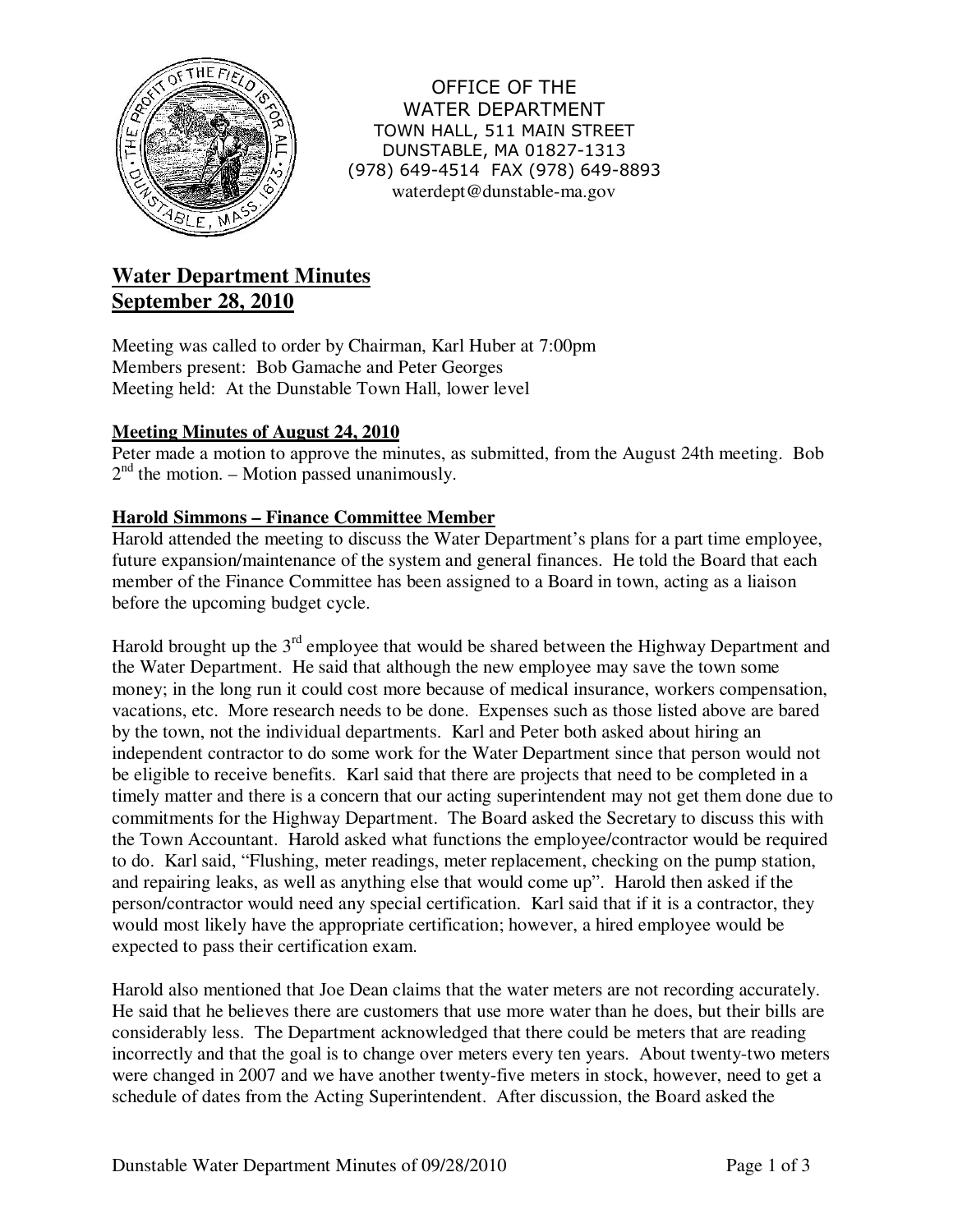

OFFICE OF THE WATER DEPARTMENT TOWN HALL, 511 MAIN STREET DUNSTABLE, MA 01827-1313 (978) 649-4514 FAX (978) 649-8893 waterdept@dunstable-ma.gov

Secretary to have the Acting Superintendent install a meter at the beginning of the private drive that Mr. Dean lives at in order to monitor water usage.

Harold asked the Department if they had any capital projects coming up in the future. Karl explained that the ultimate goal was to install a storage tank. This has been mentioned in Sanitary Survey from DEP. Karl estimates that within five (5) years, DEP will mandate the department to install a storage tank. In the meantime, the department received estimates from Stantec Engineering for rehabilitating the existing hydro pneumatic tanks on Pond Street (\$66,500 plus an additional \$40,000 each if the tanks need to be relined), and installing a new 10,000 tank and building (\$392,000). A storage tank would cost around \$750,000

#### **Bills**

The Board signed off on fiscal year 2011 invoices totaling \$1,355.83.

## **Payroll**

The Secretary's monthly payroll slips were signed off by the Board.

#### **Review Breakdown of Finances for FY2011**

The Board reviewed the FY2011 financial report.

#### **Update on money owed to the Water Department**

The Secretary reported that \$1,478.98 is currently owed to the department. Late bills, with interest, went out about two weeks ago.

#### **Alarm/Hydro Station Update**

Alarm: Karl told Board members that the alarm box needed to be upgraded in order to get a strong signal for the alarm. Bill Anderson and Joe Rock finished the installation this week. Joe needs to work on the actual set up of phone numbers before the system can go on-line.

#### **Rate Increase/Discounts**

The Secretary spoke about the e-mail she received from Jack Patch (Mass Rural Water) regarding split rates, senior rates and rates for municipal buildings.

- 1) **Split rates:** Some towns do have split rates (residential vs. commercial), however, there is not a set number to use, however, some towns have been working to eliminate the split rates due to the inequity.
- 2) **Discounts for seniors:** Some towns do give discounts for senior citizens (all residents that live at one address must be over the age of 70.) The norm for discounts is 10%. Some towns do not give any discounts to seniors.